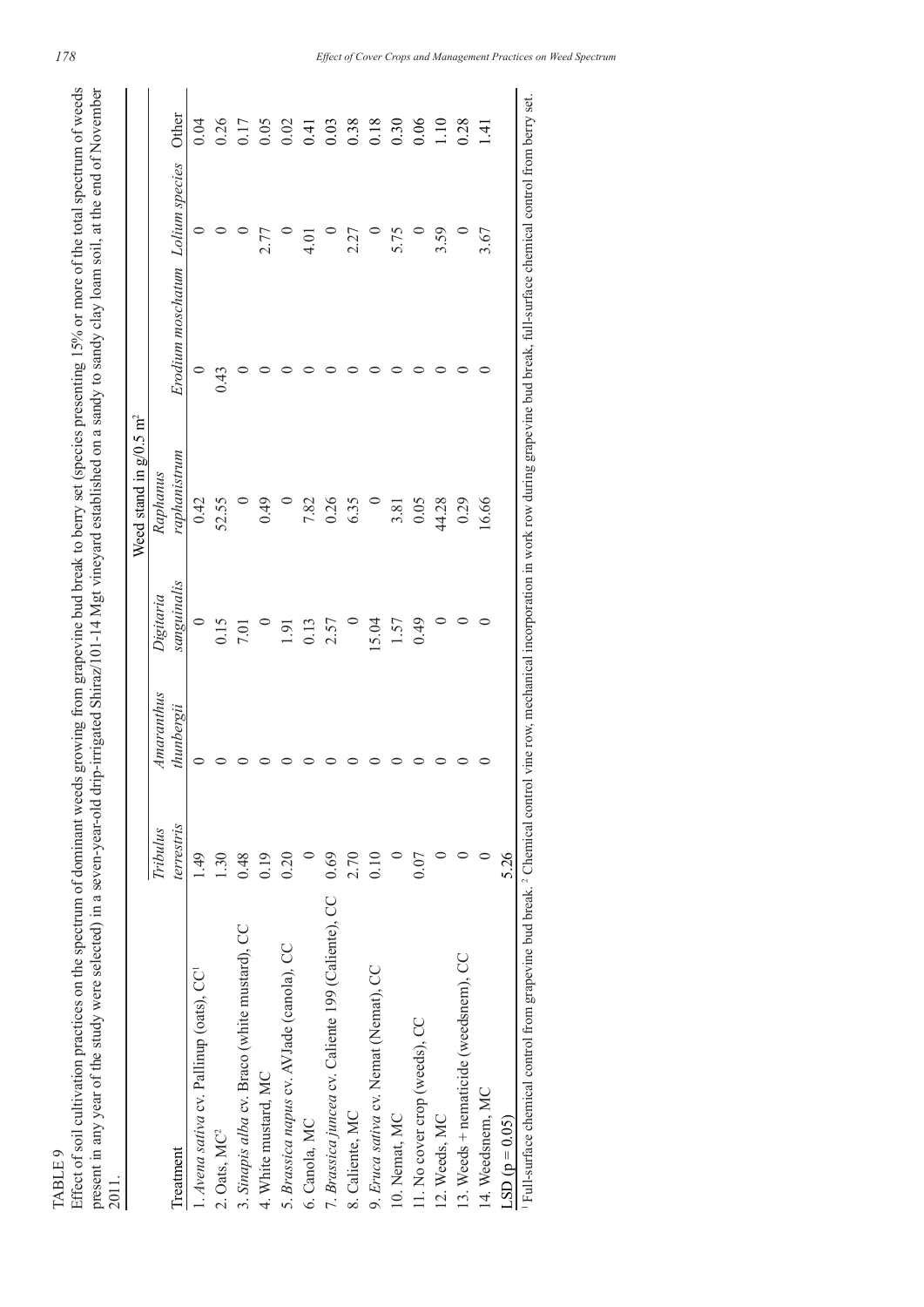TABLE 10 TABLE 10

Effect of soil cultivation practices on the spectrum of dominant weeds growing from grapevine bud break to berry set (species presenting 15% or more of the total spectrum of weeds<br>present in any year of the study were sele Effect of soil cultivation practices on the spectrum of dominant weeds growing from grapevine bud break to berry set (species presenting 15% or more of the total spectrum of weeds present in any year of the study were selected) in a seven-year-old drip-irrigated Shiraz/101-14 Mgt vineyard established on a sandy to sandy clay loam soil, at the end of November

| 2012.                                                                                                                                                                                                                       |            |            |             | Weed stand in $g/0.5$ m <sup>2</sup> |           |                |                |
|-----------------------------------------------------------------------------------------------------------------------------------------------------------------------------------------------------------------------------|------------|------------|-------------|--------------------------------------|-----------|----------------|----------------|
|                                                                                                                                                                                                                             | Tribulus   | Amaranthus | Digitaria   | Raphanus                             | Erodium   |                |                |
| Treatment                                                                                                                                                                                                                   | terrestris | thunbergii | sanguinalis | raphanistrum                         | moschatum | Lolium species | Other          |
| 1. Avena sativa cv. Pallinup (oats), CC'                                                                                                                                                                                    |            | 2.43       | $\circ$     |                                      | $\circ$   |                | 0.05           |
| 2. Oats, MC <sup>2</sup>                                                                                                                                                                                                    |            | 0.02       | 11.39       | 0.38                                 | 0.03      |                | 0.08           |
| 3. Sinapis alba cv. Braco (white mustard), CC                                                                                                                                                                               | 0.29       |            | 31.53       |                                      |           | 0.89           | 0.19           |
| 4. White mustard, MC                                                                                                                                                                                                        |            | 1.49       | 9.44        |                                      | 1.08      | 10.26          | 0.36           |
| 5. Brassica napus cv. AVJade (canola), CC                                                                                                                                                                                   |            | 0.39       | 2.15        |                                      |           | 0.61           | 0.08           |
| 6. Canola, MC                                                                                                                                                                                                               | 10.55      |            | 7.88        | 4.67                                 |           | 43.59          | 0.54           |
| 7. Brassica juncea cv. Caliente 199 (Caliente), CC                                                                                                                                                                          |            | 0.81       | 7.63        |                                      | 0.86      |                | $\overline{0}$ |
| 8. Caliente, MC                                                                                                                                                                                                             | 3.48       |            | 28.04       | 6.14                                 | 0.79      | 10.36          | 0.60           |
| 9. Eruca sativa cv. Nemat (Nemat), CC                                                                                                                                                                                       | 0.45       |            | 39.16       |                                      |           |                | 0.12           |
| 10. Nemat, MC                                                                                                                                                                                                               |            |            | 8.25        | 11.41                                |           | 65.83          | 0.29           |
| 11. No cover crop (weeds), CC                                                                                                                                                                                               |            |            | 1.53        |                                      |           | 1.59           | 0.13           |
| 12. Weeds, MC                                                                                                                                                                                                               |            |            | 3.15        | 20.30                                | 2.31      | 2.52           | 0.76           |
| 13. Weeds + nematicide (weedsnem), CC                                                                                                                                                                                       |            |            |             |                                      | 5.38      |                | 0.29           |
| 14. Weedsnem, MC                                                                                                                                                                                                            |            |            | 3.52        | 26.05                                | 2.50      |                | 0.35           |
| $LSD(p = 0.05)$                                                                                                                                                                                                             | 4.97       |            |             |                                      |           |                |                |
| <sup>1</sup> Full-surface chemical control from grapevine bud break. <sup>2</sup> Chemical control vine row, mechanical incorporation in work row during grapevine bud break, full-surface chemical control from berry set. |            |            |             |                                      |           |                |                |